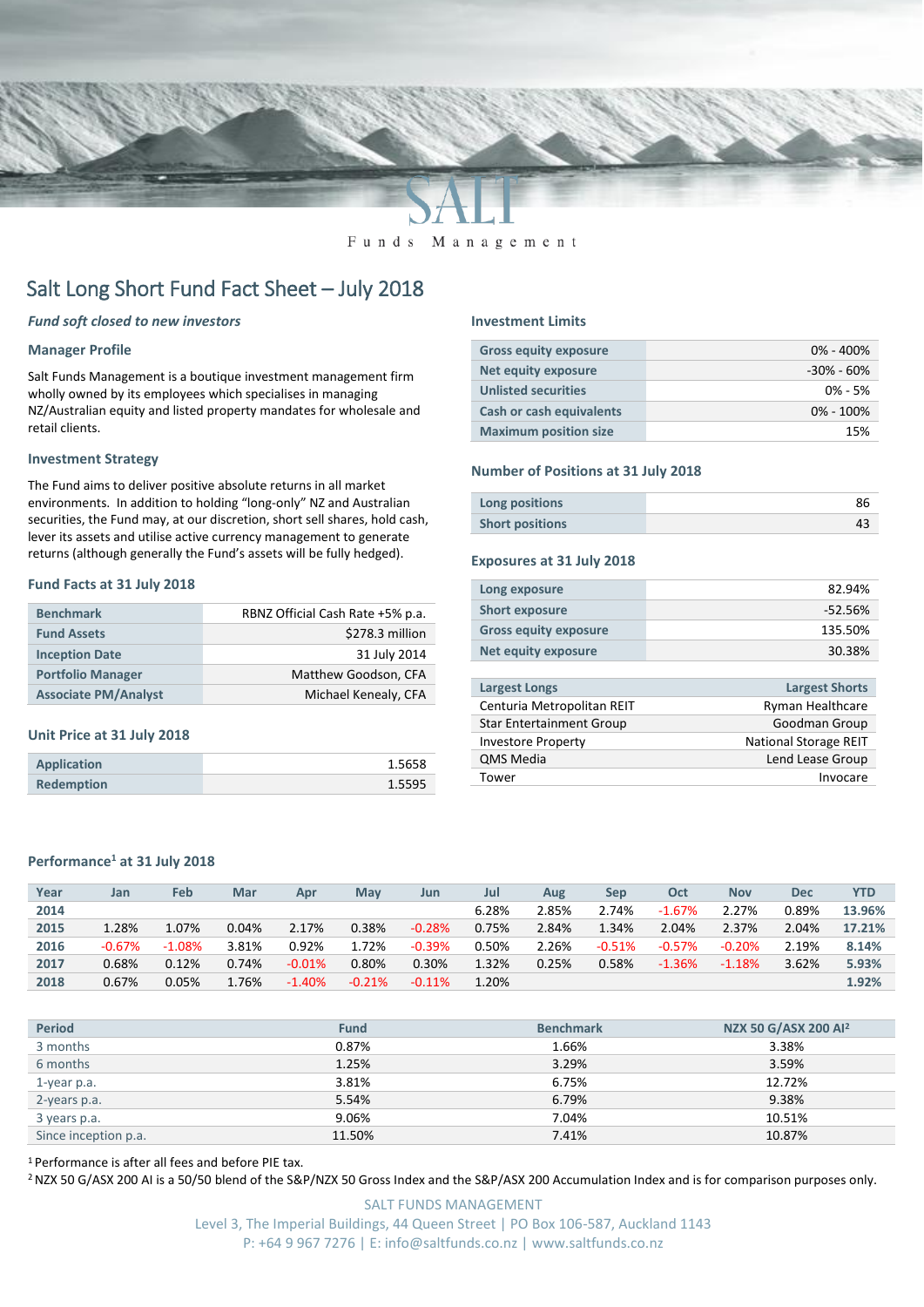

# **Country Allocation at 31 July 2018 (Gross Equity Exposure) July 2018 Individual Stock Contribution**



# **Fund Commentary**

The Fund staged a return to form in July, with a performance of +1.20% after all fees and expenses. This compared to the S&P/NZX 50 Gross Index return of -0.24% (yes, it can fall) and the Australian S&P/ASX 200 Accumulation Index advance of +1.39%.

Since inception on 30 June 2014, the Fund has now returned +55.95% after all fees and expenses. Thirty-five of those fortynine months have had positive returns and our correlation to extremely expensive markets remains zero. Moreover, the Fund's volatility is far below that of the NZ and especially the Australian equity markets. Our mission to provide equity-like returns with less volatility and no correlation to equity markets remains firmly in place. While our returns are now slightly behind the bull market of the last several years, the true value of this alternative approach will become apparent when the bull market falters. The signs for this are gathering and we discuss further in the context of six different themes below.

# *Themes*

**Theme #1** is that market valuations are in cloud-cuckoo land. This has led to the Fund running lower net length over the last couple of years than was the case prior. We have typically been in the low 20%-low 30% net long region in recent quarters as we are finding a plethora of tempting shorts and relatively fewer longs than previously. Given our style, where our longs tend to be far cheaper than our shorts, anything below 30% is firmly net short on a risk-adjusted basis. Conversely, when markets were somewhat pricey back in 2014 and 2015, our net positioning tended to be more in the 35%-45% region. This was a far easier environment.

At the risk of sounding like a broken record, NZ's one year forward PE ratio sits at 24.7x, having touched a startling 25.0x during the month. Risk premia have compressed everywhere but this PE doesn't even make sense at current unusually low



bond yields. The forward PE has a strong statistically significant relationship with the 10-year yield. This rallied 10bp to 2.76% during July but our modelled fair value PE is 20.3x at that yield. If earnings hold together, this requires an 18% market decline. NZ's last decline of anything like that was -10% from peak to trough in the December 2016 quarter. We need to go back to the GFC to find falls of that magnitude.

Moreover, an 18% decline could be light. What if earnings don't hold together, what if bond yields were to rise (they are most unusually 20bp lower than the US benchmark) and what if the market retraces beyond neutral to the cheap side of fair value?

NZ business confidence levels are weak and falling. The end-July ANZ survey showed firms' own activity outlook fell from +9 to +3.8 and firms' profitability outlook from -13.2 to -16.8. The former is consistent with GDP growth of 1% or less, while the profitability measure has a solid relationship with listed company earnings forecasts. It bodes very poorly indeed for revisions. One year-ahead earnings growth has fallen slightly from a peak in April, with earnings downgrades offsetting the natural upside from rolling forward each month into a greater portion of 2019 earnings. The outlook statements in the August results season could be very interesting.

Australian multiples are similarly extended in large swathes of their market. We repeat last month's insight from Credit Suisse showing that the S&P/ASX 200 Industrials ex Financials is now on a forward PE of circa 20.6x versus a long-term average of 15.0x. However, one and two year ahead forecast earnings growth is merely at its average.

**Theme #2** is that within the over-valuation paradigm, "growth" has massively outperformed "value". From June 2008 to March 2015, the MSCI Australia Value Index returned 113% while the Growth Index lagged far behind with just a 14% return. From March 2015 to July 2018, Value has returned a pitiful 2.9%, while Growth has returned 41.5%. We think (and hope) the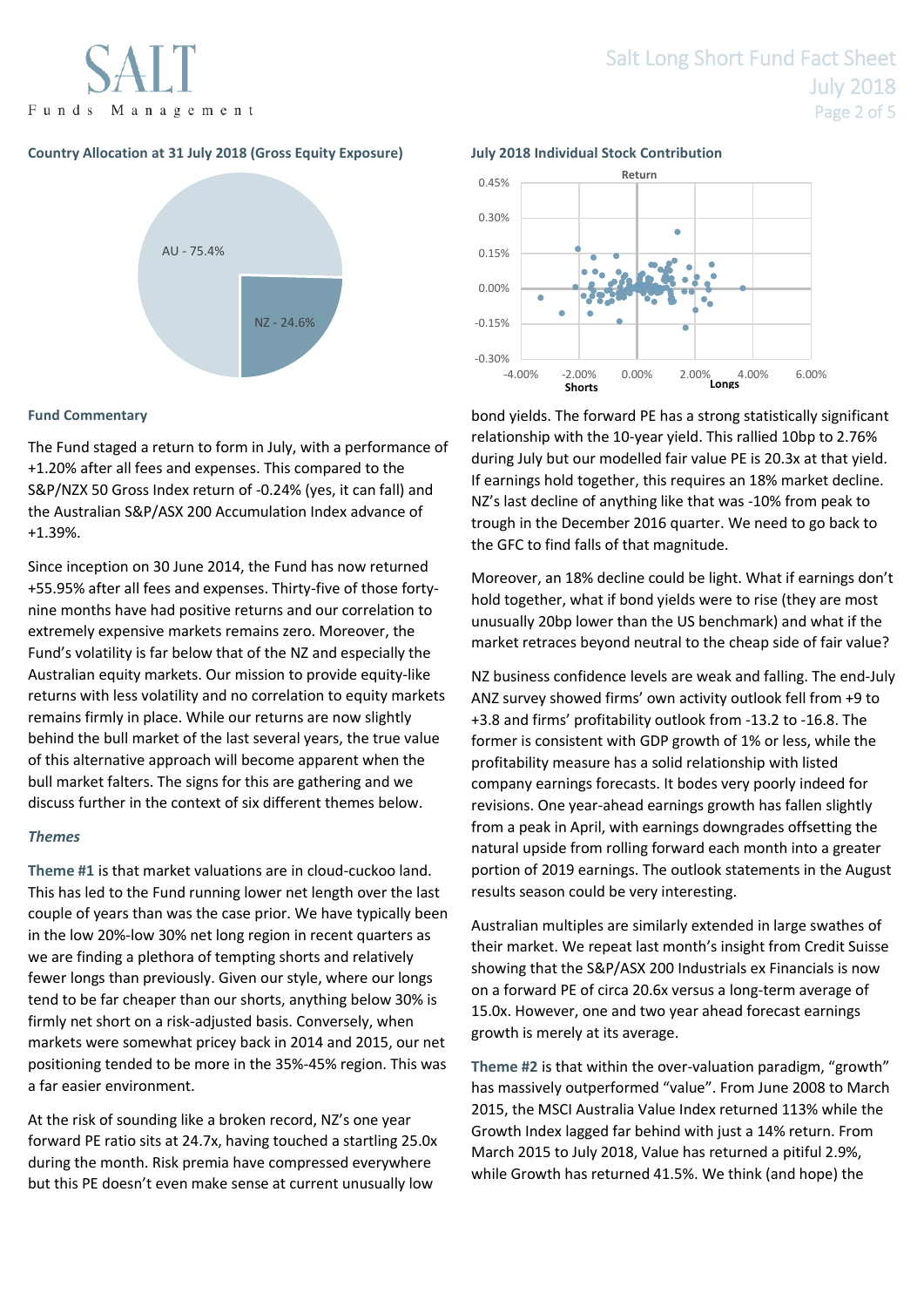

Australian Financial Review may have picked the very top of this trend with a Chanticleer article on 23 July, which opened with:

*"The divergence in performance between the leading fund managers focused on investing for value and those investing for growth is now so entrenched that it may prompt the true believers in value investing to think again."*

In the subsequent week, one of our favourite growth shorts, Wisetech (WTC) fell from \$17.92 to \$15.00 as this is being written; IDP Education (IEL) was \$10.21 and is now \$9.78 et al. Maybe, just maybe the canaries in the coalmine are sending a signal.

**Theme #3** is that bond yields will rise as the US economy has had more steroids pumped into it than a Bulgarian weightlifter. To be running a fiscal deficit of 5% of GDP at a time of full employment is simply frightening. Where will the deficit go to when the cycle turns down and how will the bond market react? As Bill Clinton adviser, James Carville once famously said, *"I used to think that if there was reincarnation, I wanted to come back as the President or the Pope or as a .400 baseball hitter. But now I would like to come back as the bond market. You can intimidate everybody."*

On top of ultra-loose fiscal policy, a range of measures are showing a pick-up in wage inflation, while the New York Fed's underlying inflation gauge has continued to tick up to 3.33% at end-June. It has risen from a low of 1.5% in 2015 and where it goes, official inflation tends to follow. Cost-push inflation from oil and tariffs can be added to this. Remember that the February market swoon was caused by an inflation surprise.

The third argument for higher yields is that QT is only now starting to ramp up to its full extent in the US, while QE in Europe is being slowly lowered to zero by year-end. Serious questions are even being asked about QE in Japan given the adverse impact on savers and banks. To date, near-zero yields in Europe and Japan have generated an interest-parity type bid for yields everywhere but this will change as QE fades into the dust-bin of history. In addition, Trumpian tax cuts have seen the US Treasury lift bond auctions by US\$30bn/month for the rest of the year. We are net short a number of bond-proxy type equities, with Goodman Group, Auckland Airport, National Storage REIT and BWP Trust being examples. This sector has defied high bond yields in recent times (possibly due to reinvested Westfield proceeds) and a correction is well overdue.

**Theme #4** is that China faces real policy conflicts, and these became apparent during the month with a massive Yuan depreciation. From a recent low of 6.27, the USD/CNY has now moved to 6.81. This move has been far larger than those that roiled markets in 2015 and 2016, although Hong Kong's Hang

Seng Index is 15% off its January highs and the Shanghai Composite is down 21%.

China's key issue is that their economy is slowing but US monetary policy is tightening. Their quasi-fixed exchange rate means they can either choose to follow higher US interest rates or accept a weaker currency. With Trump's tariffs also being a critical issue, China chose to ease, and the currency has plunged accordingly. The implications of a much weaker Yuan for offshore property purchases, tourism flows and Chinese ability to purchase commodities are obvious. We will continue to play resources from the short-side although we did tactically cover some names during the month on sharp pullbacks.

**Theme #5** is that over-bought housing markets are finally beginning to crack. This is most apparent in Australia, with Corelogic data for end-July showing that nationwide prices are - 1.6% on a year ago, Melbourne is -0.5% and Sydney is -5.4%. NZ data is not that negative thus far. While prices are down from their peak earlier this year, Quotable Value data shows Auckland is still +0.4% on last year, while wider NZ is +5.1%. However, sales numbers have fallen sharply, and it is a classic end-cycle sign that provincial areas are finally moving after being moribund for years. With a plethora of policy measures yet to hit the market, being underweight retirement village plays is an obvious call. Ryman (RYM) is our largest play here and it has been disappointingly strong from our perspective on the back of sizeable offshore buying. Last in, first out.

**Theme #6** is a bullish view that M&A activity will pick up. A M&A boom is a typical late cycle phenomenon as management confuse the cycle with their own brilliance. Despite high overall market valuations, many value stocks and small-mid cap stocks are languishing, funding costs remain very low and private equity funds are flush with cash. The Fund has begun to benefit from this activity in the last few weeks, with competing bids for Gateway (GTY, since exited), a bid for HT&E's (HT1) outdoor business and Evolve Education (EVO) confirming that there is potential corporate interest in their business. As this is being written, there is press speculation of interest in Monash IVF (MVF). Many of our undervalued longs potentially fit the bill from a M&A stand-point and it is a theme that the Fund has tended to do well out of over time.

Returning to the performance of the Fund during July, our return of +1.20% after all fees and expenses was underpinned by a solid "winners to losers" ratio of 56%. Our longs contributed +1.27% while our shorts chipped in with a collective 0.01%. Adding a modicum of value from the shortside was pleasing given that 70% of the Fund is in Australia and that market rose by 1.4%. It reflects an overdue dip in "price momentum" and "growth" names which was particularly notable following disappointing results from the likes of Facebook and Twitter. This benefitted many of our over-priced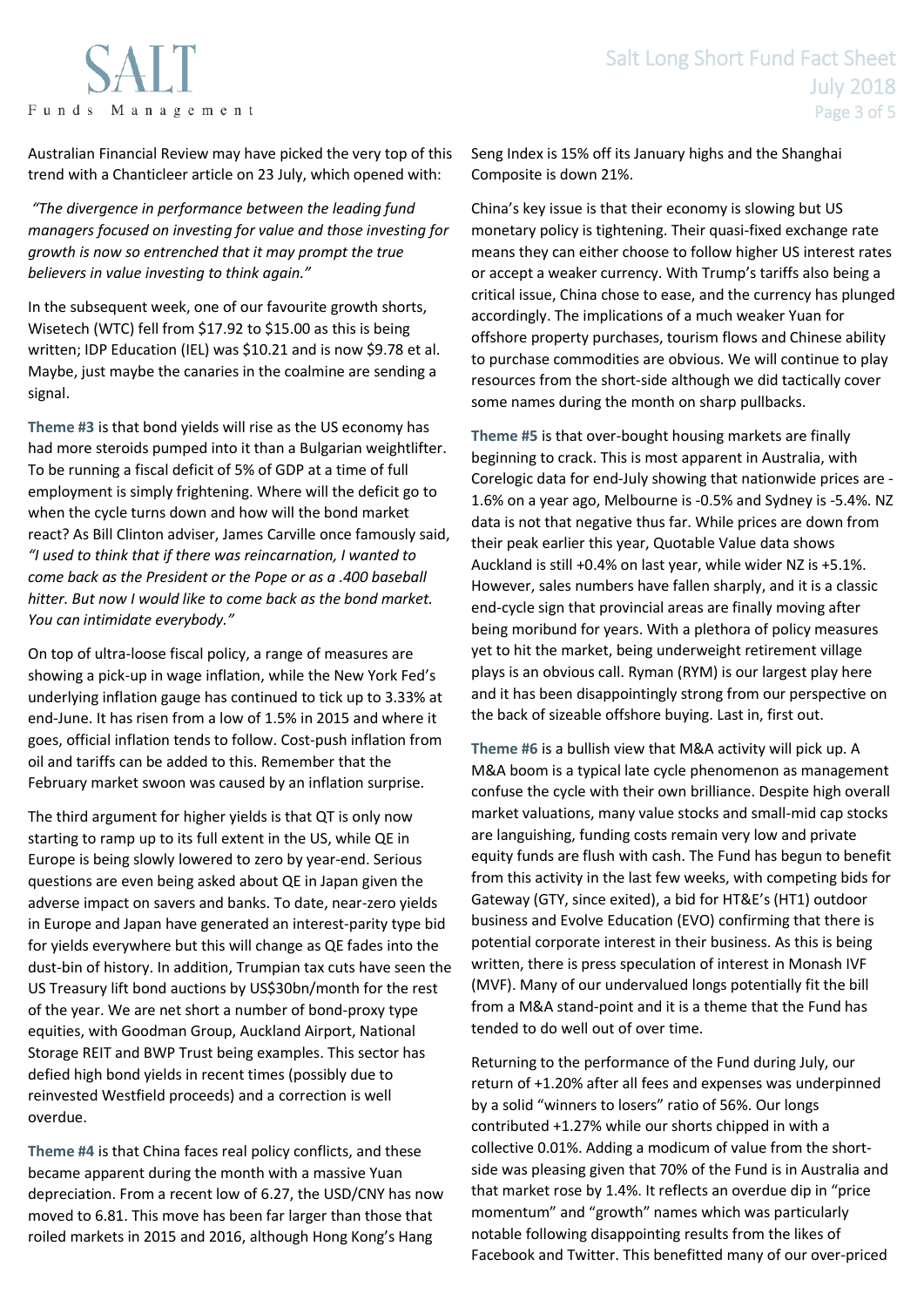

high beta shorts in Australia, but it was hardly apparent in NZ with the likes of Ryman and Fisher & Paykel Healthcare being largely immune - for now at least.

Incidentally, in a reminder of how one should always challenge the conventional wisdom and not just step aboard the momentum train, 91% of Facebook analysts had a "buy" on it prior to its result and subsequent 21% share price plunge. Interestingly, Facebook is now on a Dec19 consensus PE of 20.3x, which falls to 18.2 times if we adjust for their \$52bn of net cash. Without having any great understanding of the company, it does place the 24.7x forward PE for the NZ market in an interesting light.

# *Contributors*

Our stand-out winner was a somewhat eclectic mid-sized long in the PNG banking business Kina Securities (KSL, +17%). They expanded their banking business several years ago with the purchase of Maybank's business in PNG. Maybank's escrowed stake in KSL had been viewed as an overhang ever since. We took the view that KSL was very cheap, and it would bounce when the overhang was dealt with. This indeed happened, and the upside was added to by KSL's low-priced and highly synergistic purchase of ANZ Bank's consumer facing business in PNG. KSL is now on a Dec19 forecast PE of just 6.2x and Dec20 of 4.1x (the first full year of ANZ). The key risk is a devaluation in PNG's managed exchange rate regime but the risks of this may be fading as the resource-rich country looks set to benefit from a LNG boom in the region.

The second largest contributor was a large short in the bumper bar maker, ARB Corporation (ARB, -8%) which appeared on the opposite side of the ledger last month. It is a good little company, but it was beyond us as to what attributes drove it to a forward PE of over 33x at its peak. While Australians do have a love affair with their 4x4's, we see risks as skewed to the downside as Australian car sales slow and rising petrol prices may crimp sales in their key gas-guzzling segments.

A third notable winner was a mid-sized short in the copper producer Sandfire Resources (SFR, -19%). SFR's sharply rising share price had decoupled from a weak copper price and this made little sense to us given that SFR has a limited (albeit highly profitable) mine life and has had little recent exploration success. They delivered a strong result, but weak forward guidance was enough to sink the share price. Given that part of the weak guidance appeared to come from scheduling of a high-grade zone, we used the retracement to cover the position.

Other standouts included a mid-sized short in the ultra-high multiple education provider IDP Education (IEL, -7%) which we have written about at length in prior months. They strike us as somewhat vulnerable to a sharp tightening in work visa

conditions for students in NZ and to a debate on immigration in Australia that is beginning to heat up. Finally, a mid-sized and long held long in the fund management holding company Pacific Group (PAC, +8%) did well as they deployed their undergeared balance sheet by buying into the alternatives manager, Victory Park Capital.

# *Detractors*

There were no single-stock disasters during the month, but the largest headwind came from a mid-sized long in the Australian rural services company, Ruralco (RHL, -9%) which fell on the back of the nasty drought in NSW and parts of Queensland. This decline came despite an update from RHL on 11 July which highlighted that their exposure in those states is only modest and is being partially offset by good conditions in WA, SA and Tasmania. RHL's decline accelerated following a particularly poor update from Nufarm, whose crop protection sales in NSW have been hammered. We have not yet added to the holding given that the drought has intensified in the affected areas but RHL is now on a PE of only 10.8x Sep18 year and 9.8x Sep19 year earnings.

The second largest detractor was a small short in Technology One (TNE, +16%) the mid-tier IT software and implementation company. They hopped on board the SaaS bandwagon with a major change in their accounting policies that was required by a new accounting standard IFRS/AASB 15. Rather than booking licence sales annually upfront, they will now account for them on a daily basis. The earnings hit from making this change was offset by a change in policy to capitalise significantly more of their R&D expenses. There has been no change whatsoever in TNE's cashflows, but such is the market's current infatuation with software-as-a-service, it was enough to bump their share price up by 15%. Never mind that TNE is still dependent on large one-off software licence sales and has only a very small component of subscription-type sales. We covered a little as we could see what might happen but will run the rest of the position as TNE's recent underlying performance has been a touch disappointing, making them potentially vulnerable on a PE of circa 30x.

Other detractors were relatively small in magnitude with a good-sized short in Sonic Healthcare (SHL, +6%) being unhelpful. US peers reported weak results and there are ongoing German regulatory headwinds yet SHL is on an undeserved record PE of 23.7x forecast June18 earnings. A large short in National Storage REIT (NSR, +4%) was painful. This highly acquisitive storage company has disappointed somewhat on the earnings front, has a geared balance sheet and is amongst the most expensive of the property companies in Australia/NZ in our relative valuation modelling. We can only put the strength down to the vaguest of corporate activity rumours following a changing of the guard at Abacus, but it